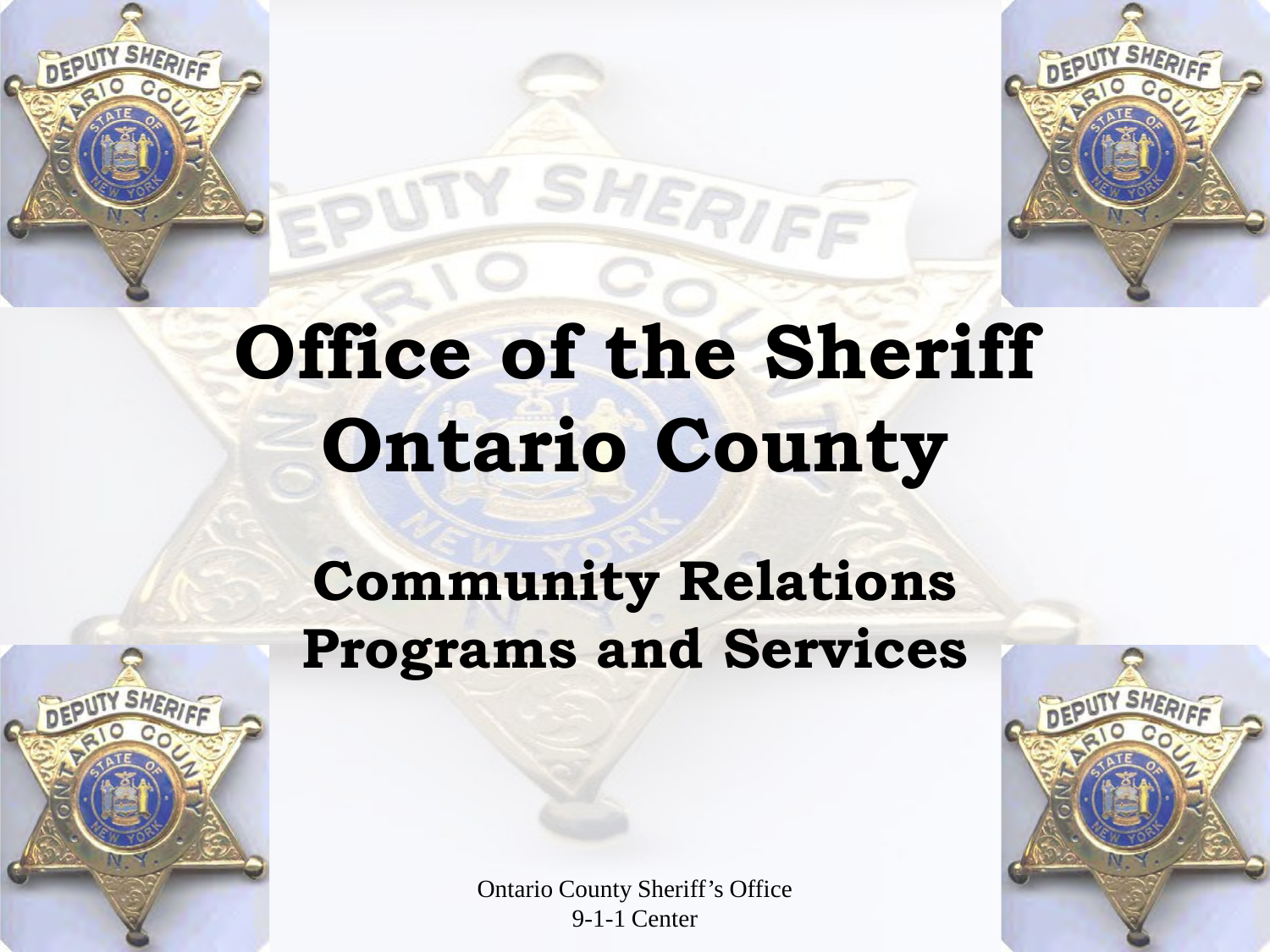## Programs & Services

## Project Lifesaver S.T.O.P.P.E.D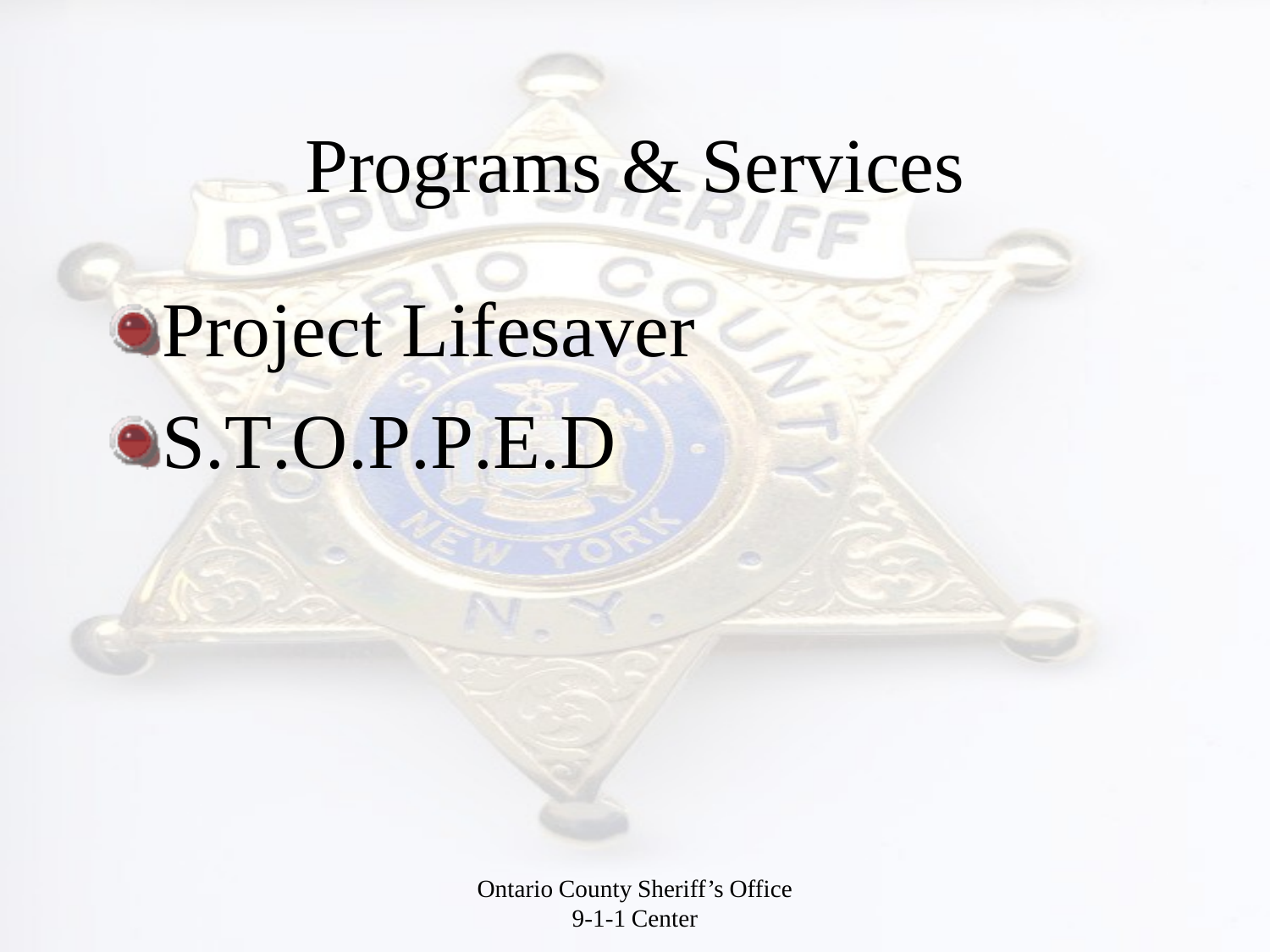## The Ontario County Sheriff's Department and Ontario County Office for the Aging introduce

# **Project Lifesaver**

The reliable rapid-response<br>partnership with law<br>enforcement aiding victims and<br>families suffering from<br>alzheimer's disease and related<br>disorders such as Down's Syndrome and Autism.



#### **ENDORSED BY THE NATIONAL SHERIFF'S ASSOCIATION**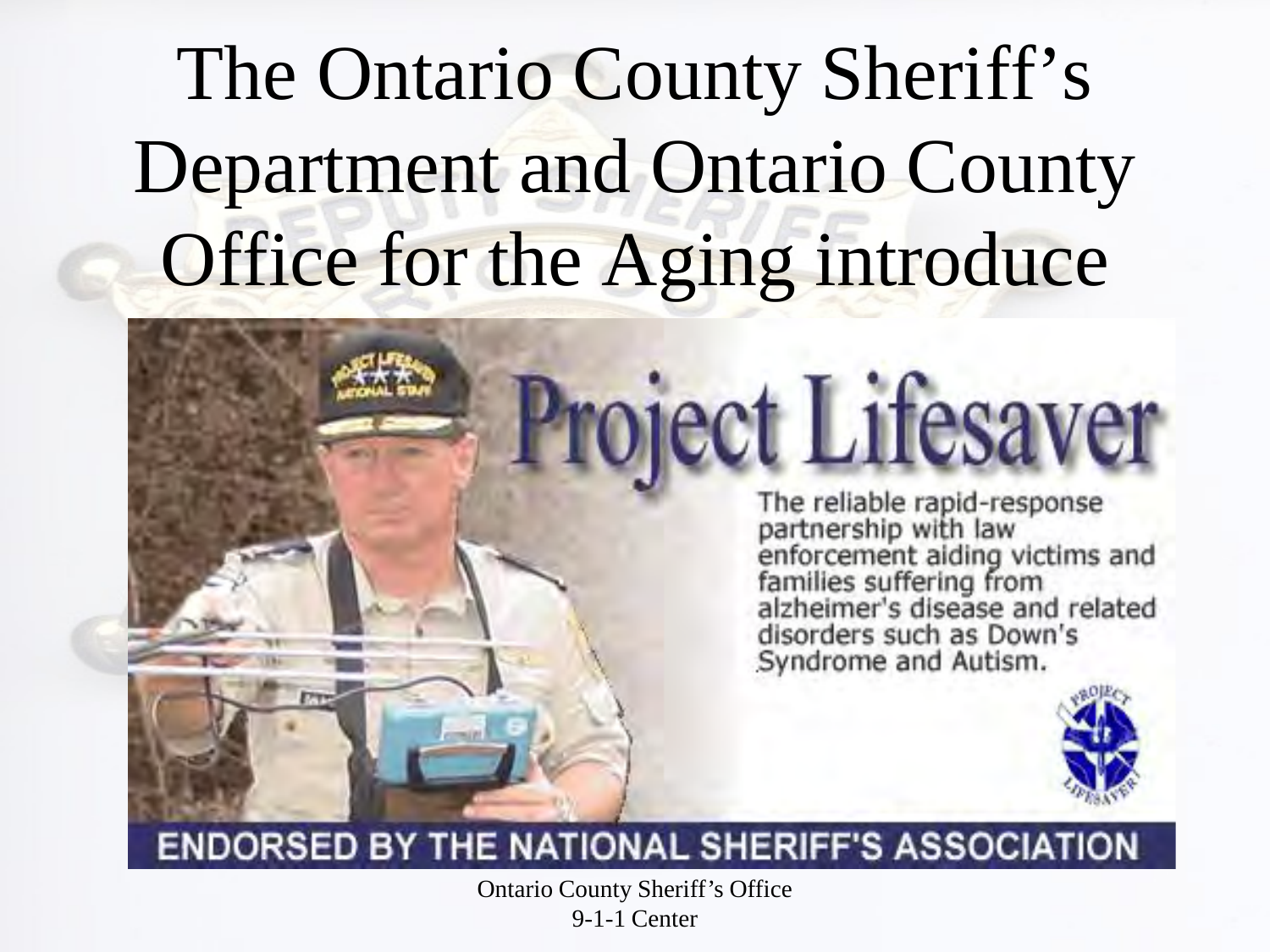#### What is Project Lifesaver?

- Project Lifesaver is The Reliable Rescue Program for wandering victims of Alzheimer's and related mental disorders.
- Project Lifesaver forms partnerships with local law enforcement (The Ontario County Sheriff's Office) and public service agencies (Ontario County Office for the Aging)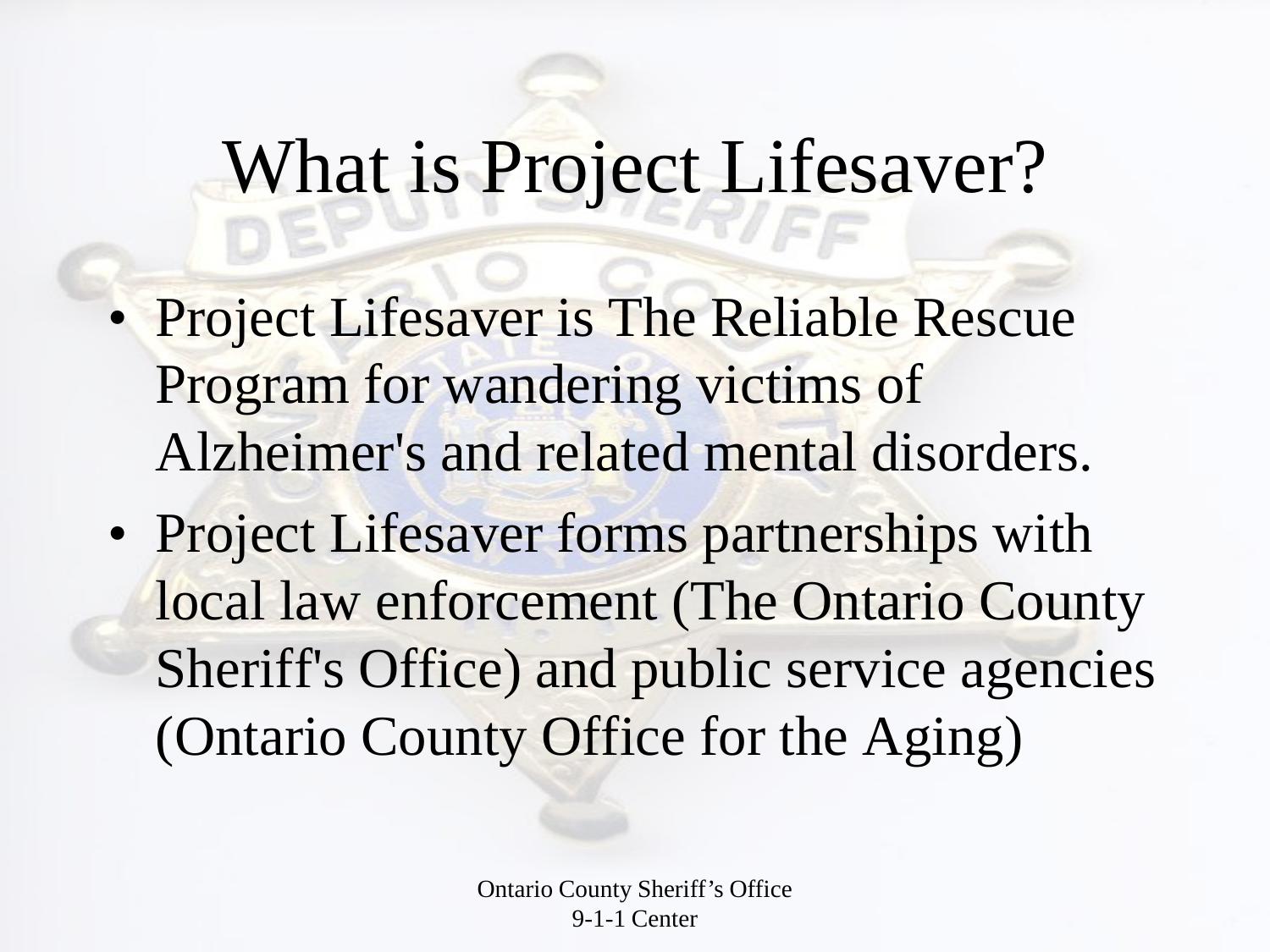#### Why is it needed?

- Over 5,000,000 people in the USA have Alzheimer's and related disorders. That number will triple by 2050
- Well over 50% of these people wander and become lost
- A lost person with Alzheimer's or other dementia represents a critical emergency
- They are unaware of their situation, they do not call out for help and do not respond to people calling out for them
- Nearly half of them will die and many can become injured or fall victim to predators if they are not located within 24 hours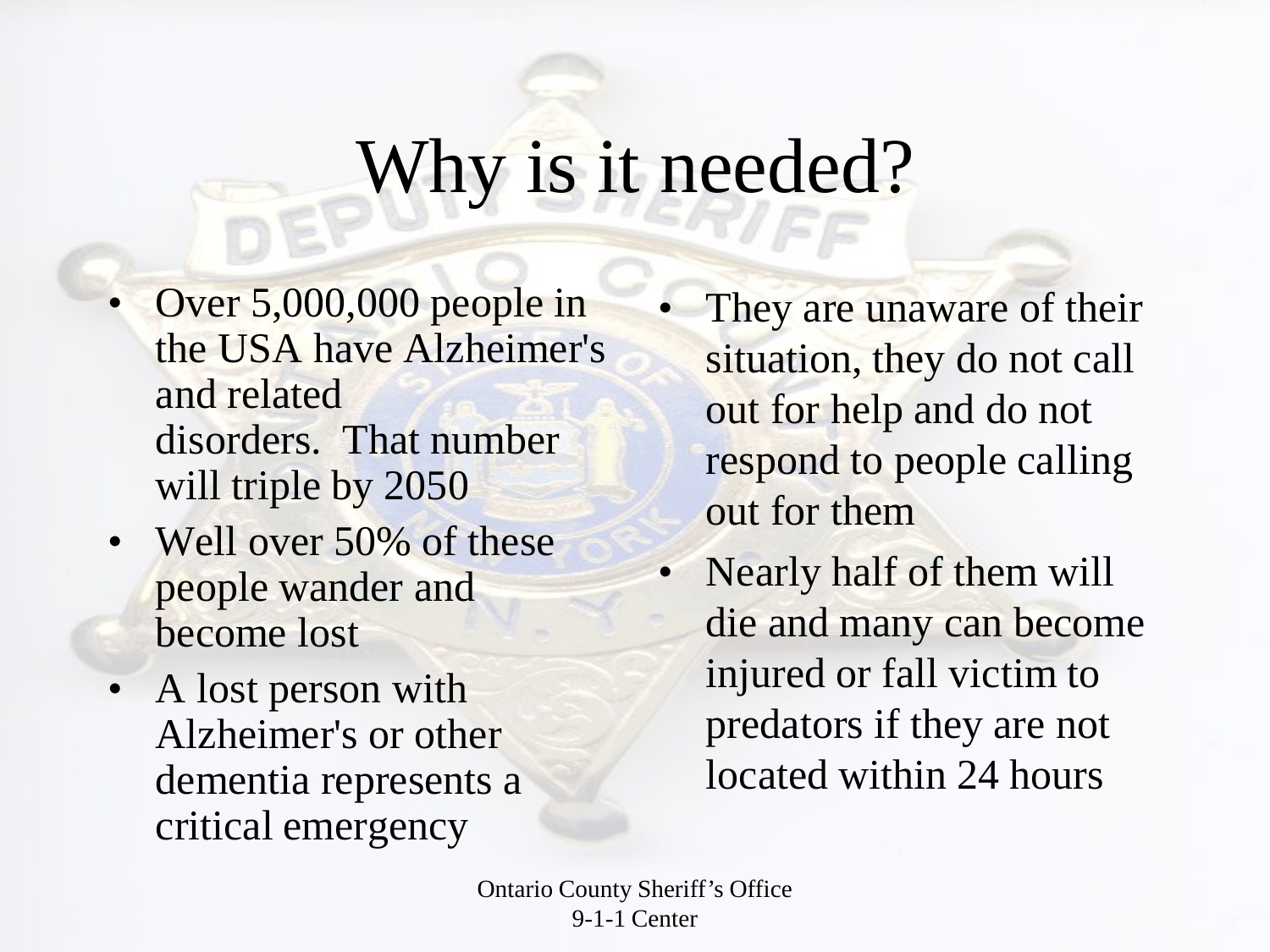#### Why is it needed?

- On January 9, 2001 an 82 year old woman walked away from an adult home in Ontario County and was never seen alive again
- Her body was located within a few dozen feet from where searchers were looking but due to heavy snowfall were unable to locate her
- She was literally steps away from safety at the time of the search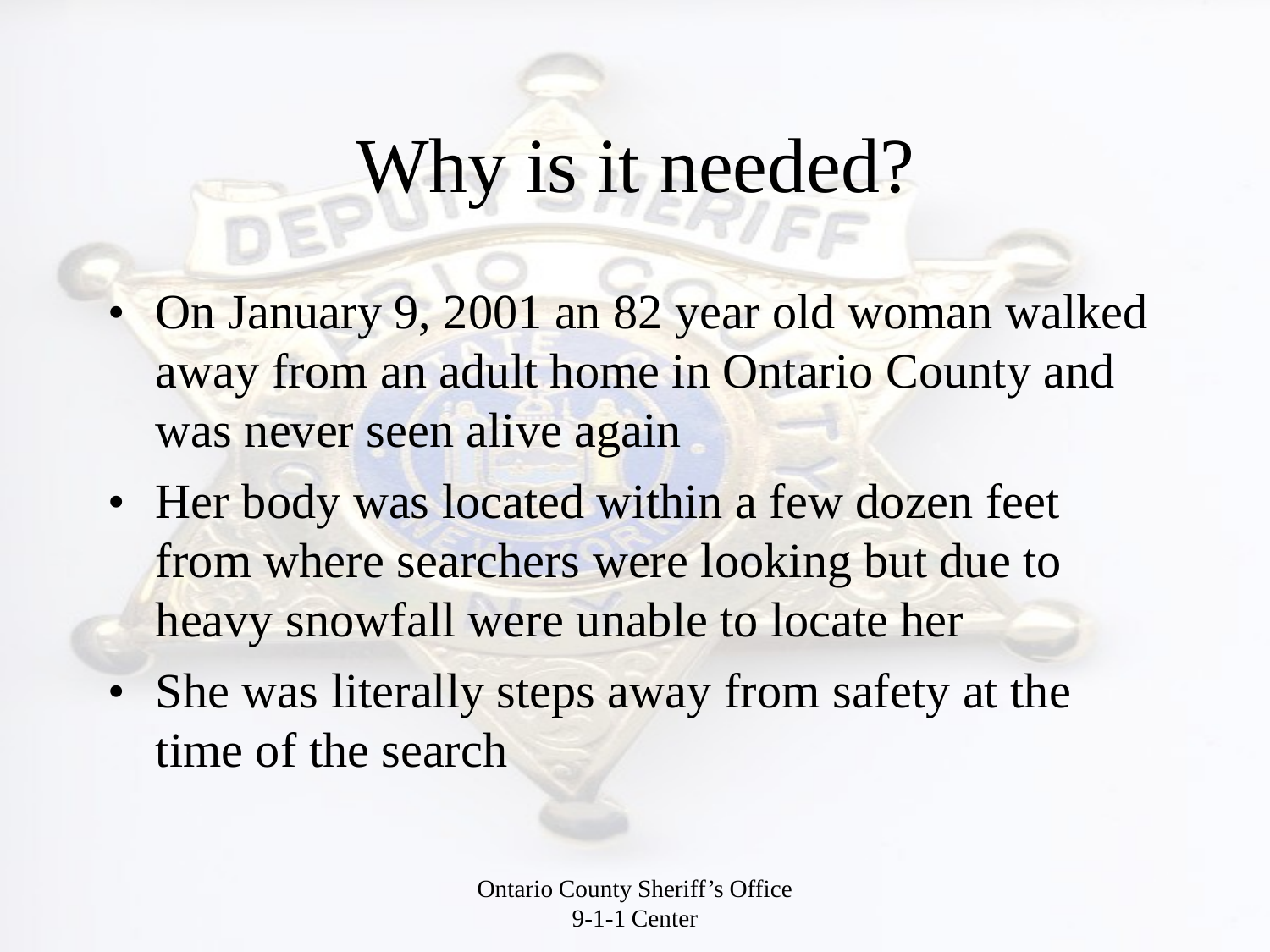#### How does it work?

- Project Lifesaver combines radio technology with rescue teams from the Sheriff's Office
- Clients of Project Lifesaver wear a personalized wristband that emits a tracking signal

When caregivers notify the Sheriff's Office that the person is missing, a search and rescue team responds to the client's last known location and starts searching with a mobile locator tracking system

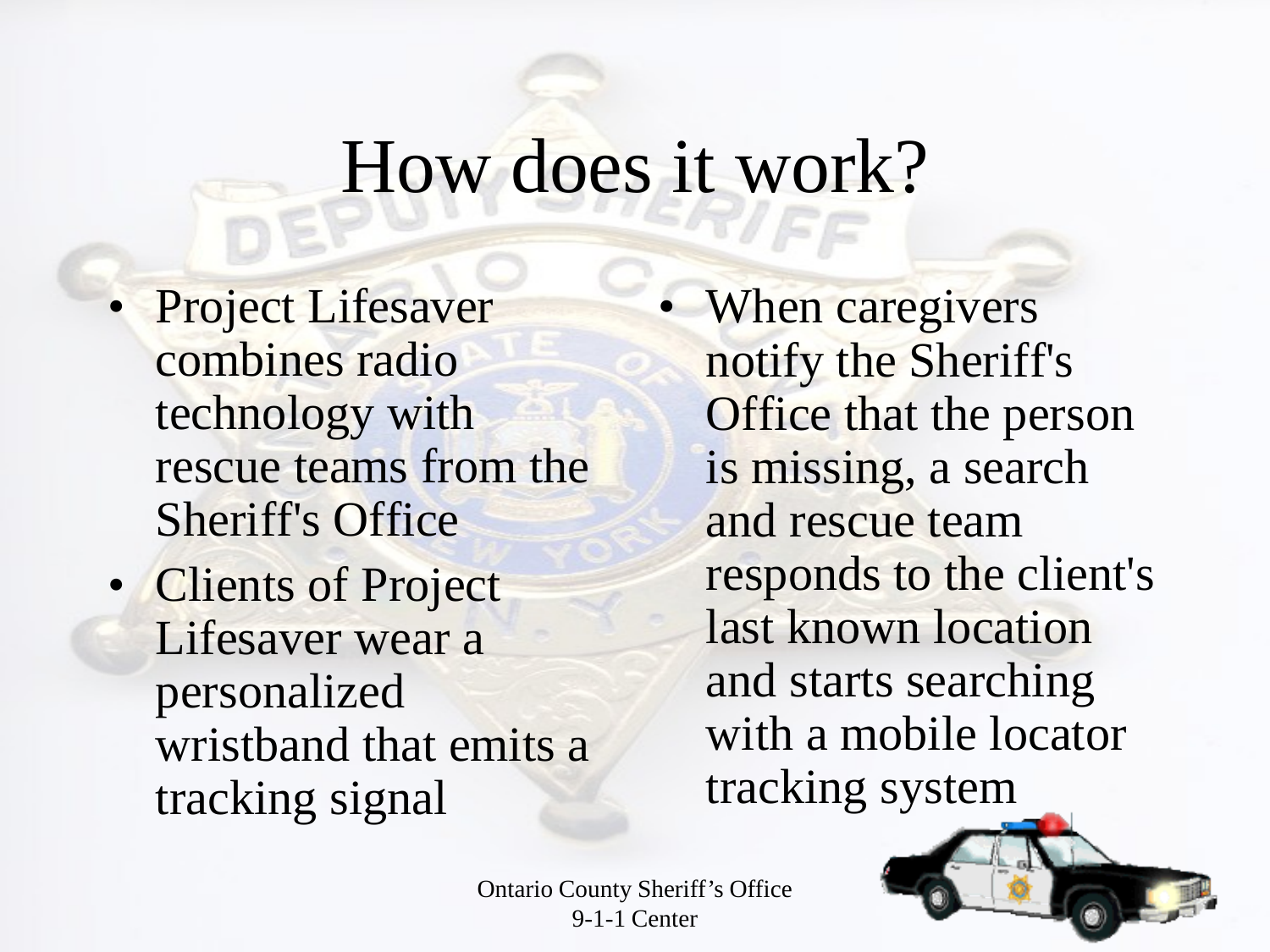#### How does it work?

- Search times are typically reduced from hours and days down to minutes
- The Project Lifesaver wristband is a one ounce battery-operated wrist transmitter emitting an automatic tracking signal every second, 24 hours a day

• As each wristband has a unique radio frequency, the Project Lifesaver search team can locate and identify the person who has wandered away from home or a care facility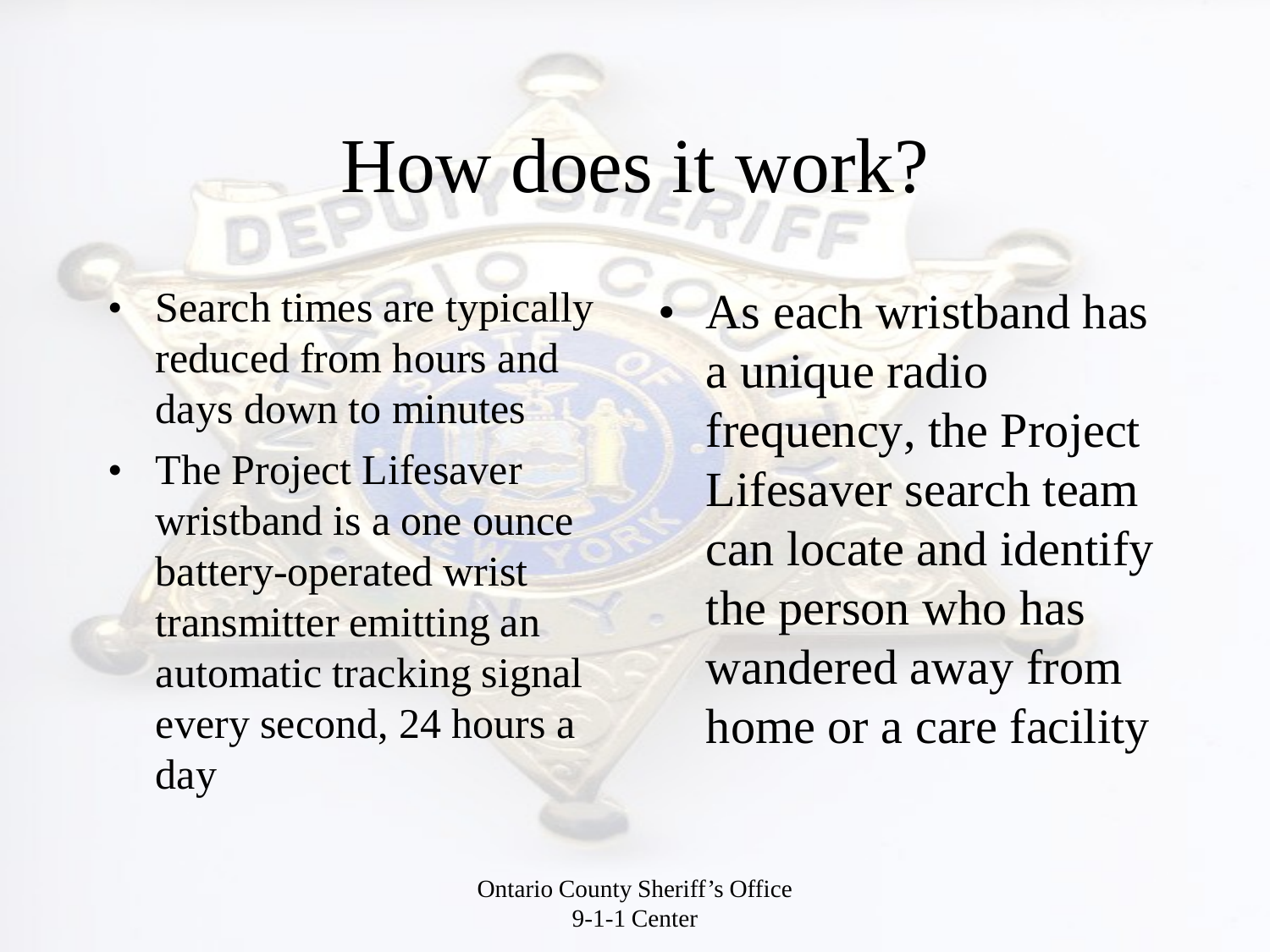#### Administration

- Program is administered by the Office for the Aging (OFA)
- Intake is handled through OFA
- Record maintenance, deposits and fees are handled through the Sheriff's Office
- Sheriff's Office personnel are trained for search and rescue using radio locators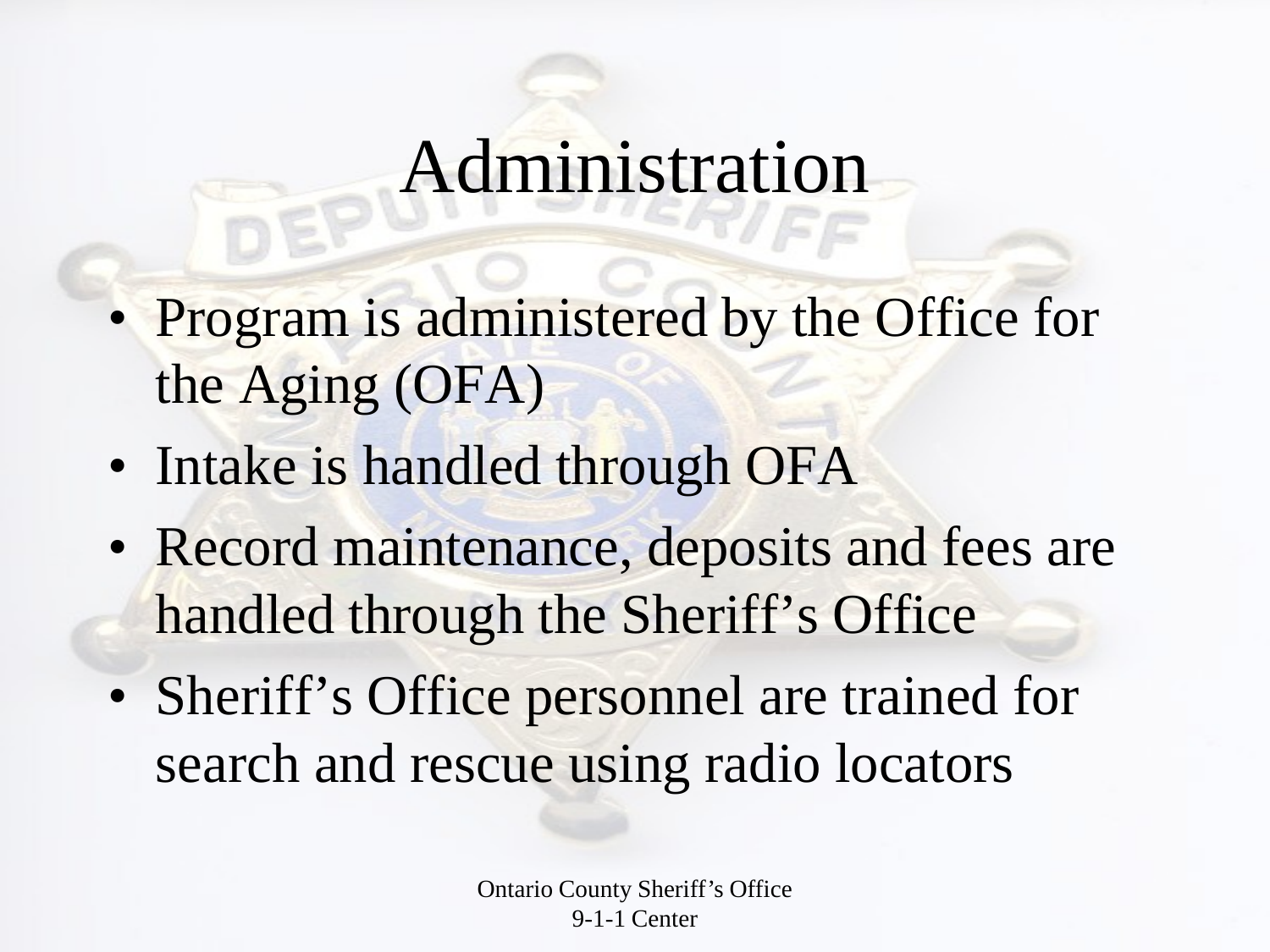### **Costs**

- Caregivers pay a refundable deposit of \$276.10 per Transmitter bracelet
- There is a \$10 per month fee that is paid to the technician each month when they change the battery in the bracelet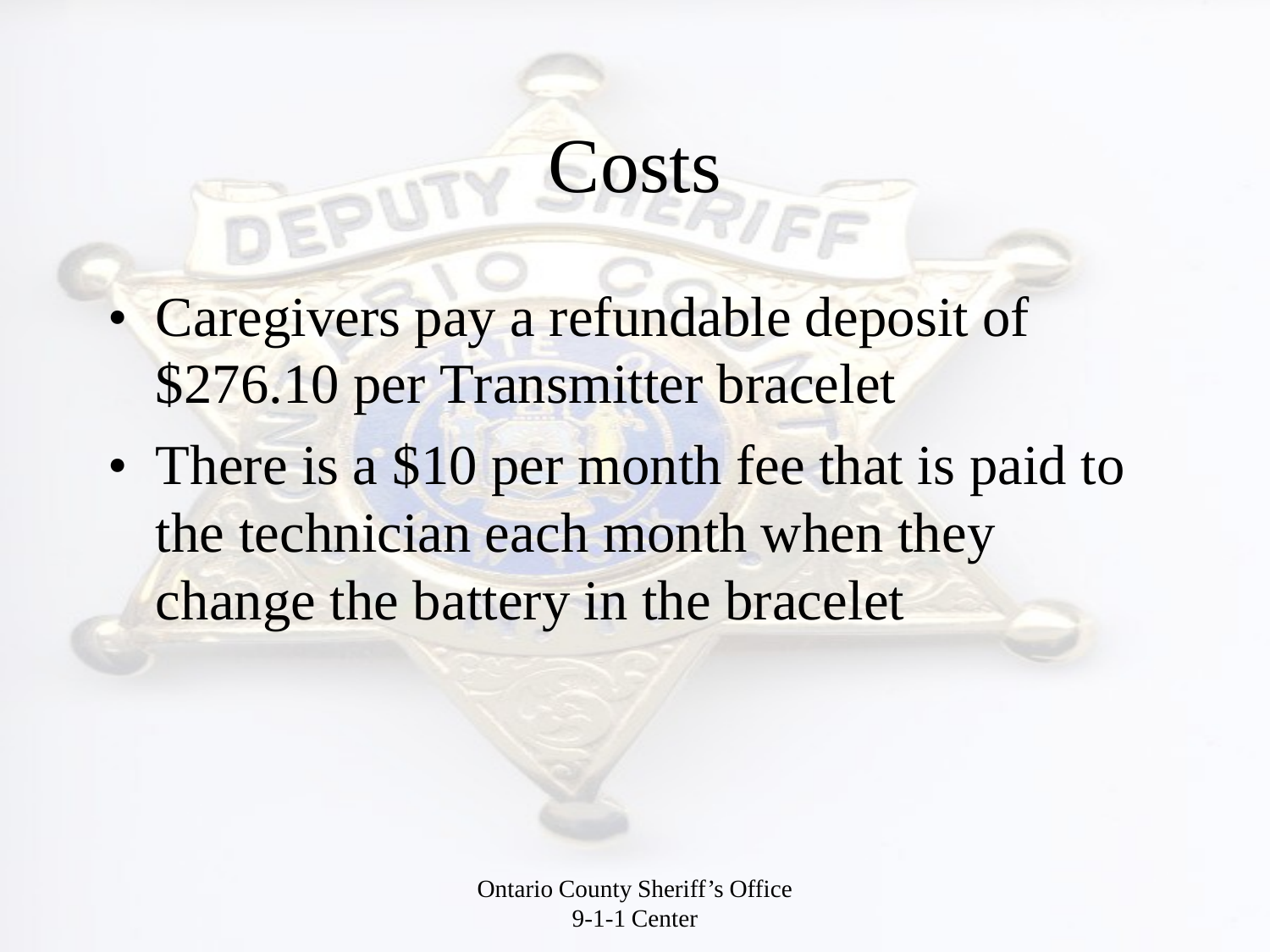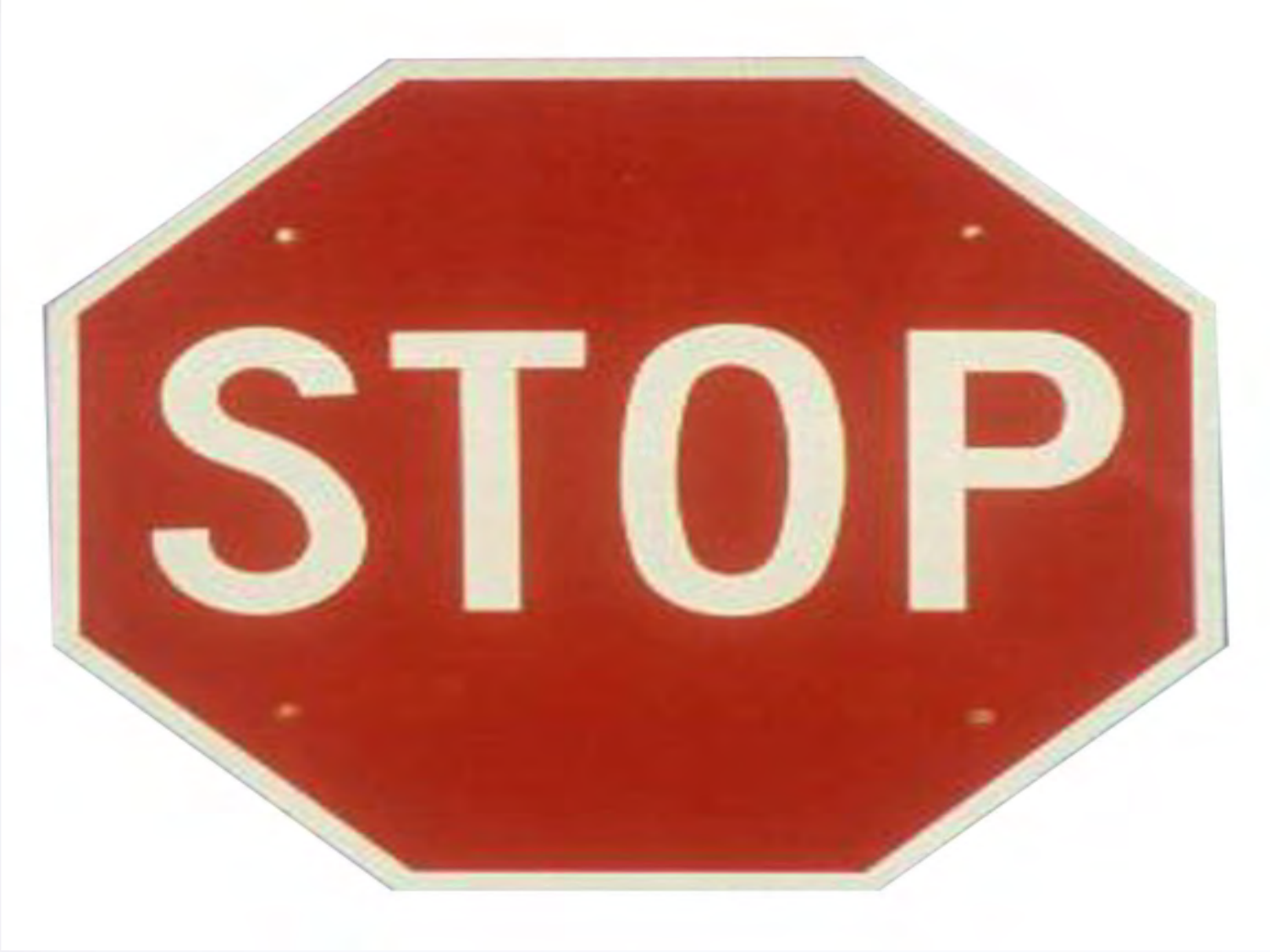#### What is S.T.O.P.P.E.D. about?

- It is a VOLUNTARY parental notification system.
- Any motor vehicle that MAY be driven by a driver under the age of 21 can be registered
- An identification decal is issued and affixed to the windshield of each registered vehicle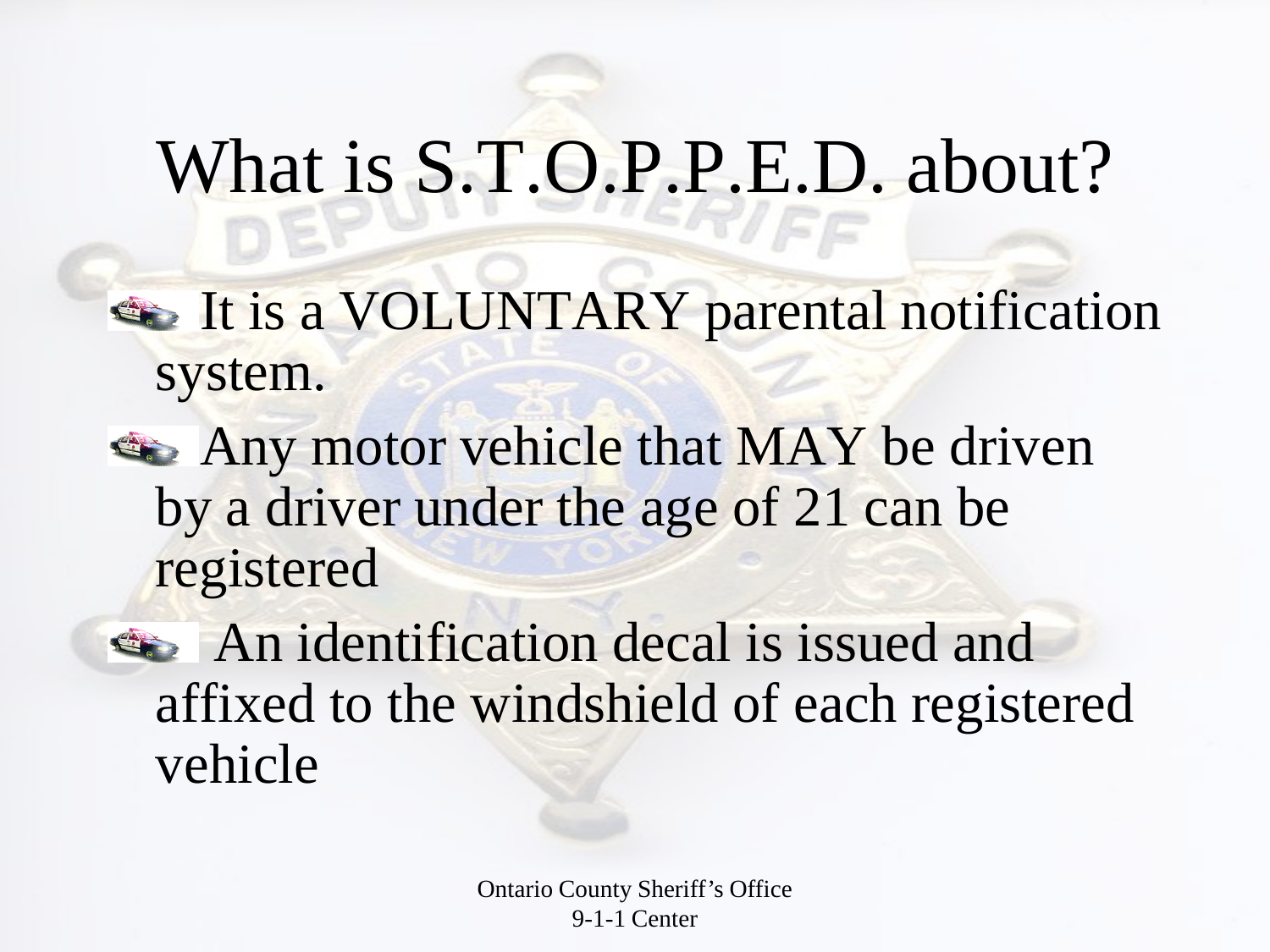#### Why S.T.O.P.P.E.D.?

**In 1993 over 7,800 drivers between 16 and 21 died** in car crashes

**Motor Vehicle Accidents are the number 1 killer** of young people (15-20 years old) in the US

**• Young people only represent approximately 6.5 %** of all drivers yet account for about 14% of drivers involved in fatal crashes and 15% of drivers in personal injury crashes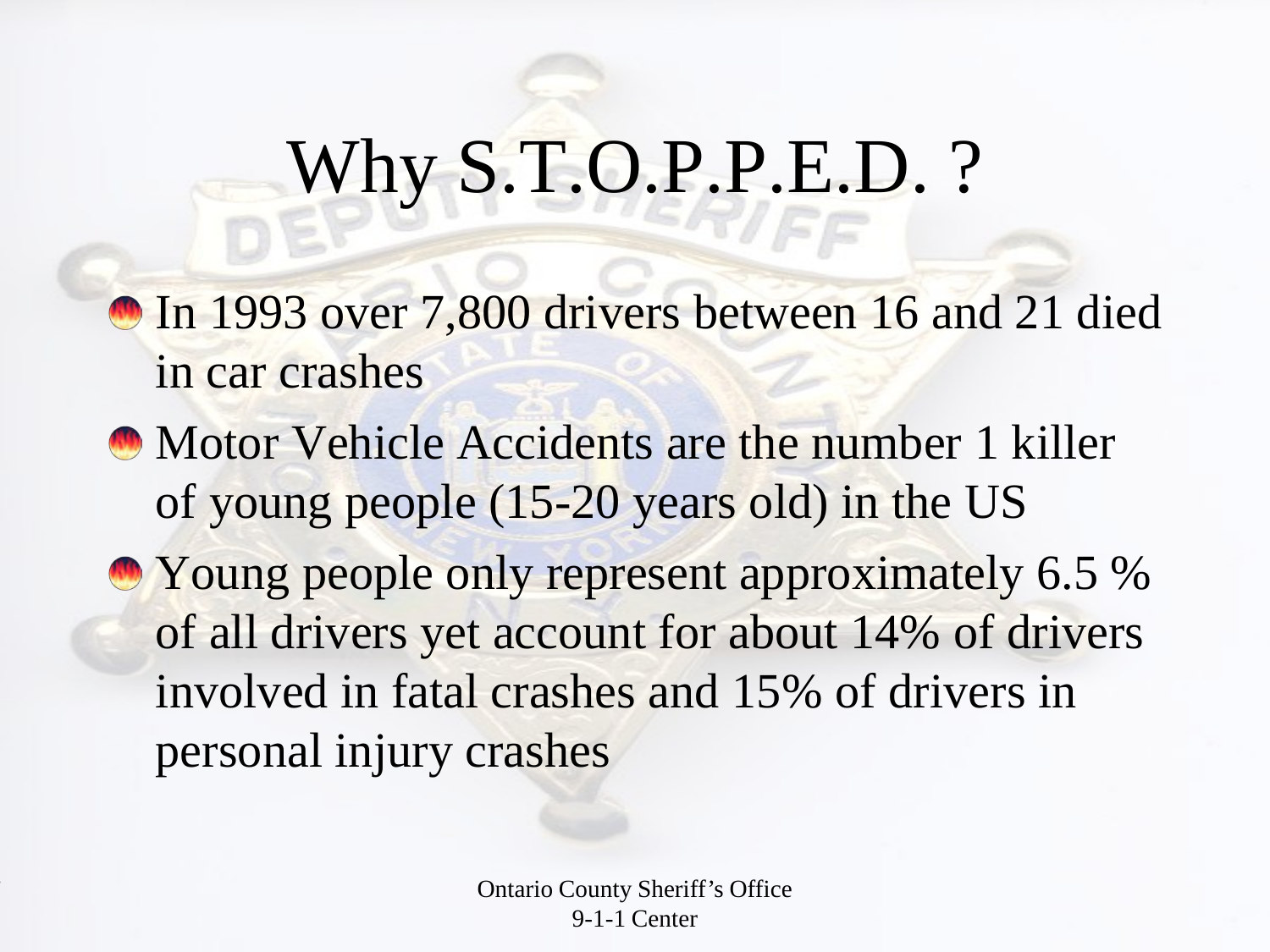**CRASH INVOLVEMENT RATE, 1996** 

(per 1,000 Licensed Drivers)

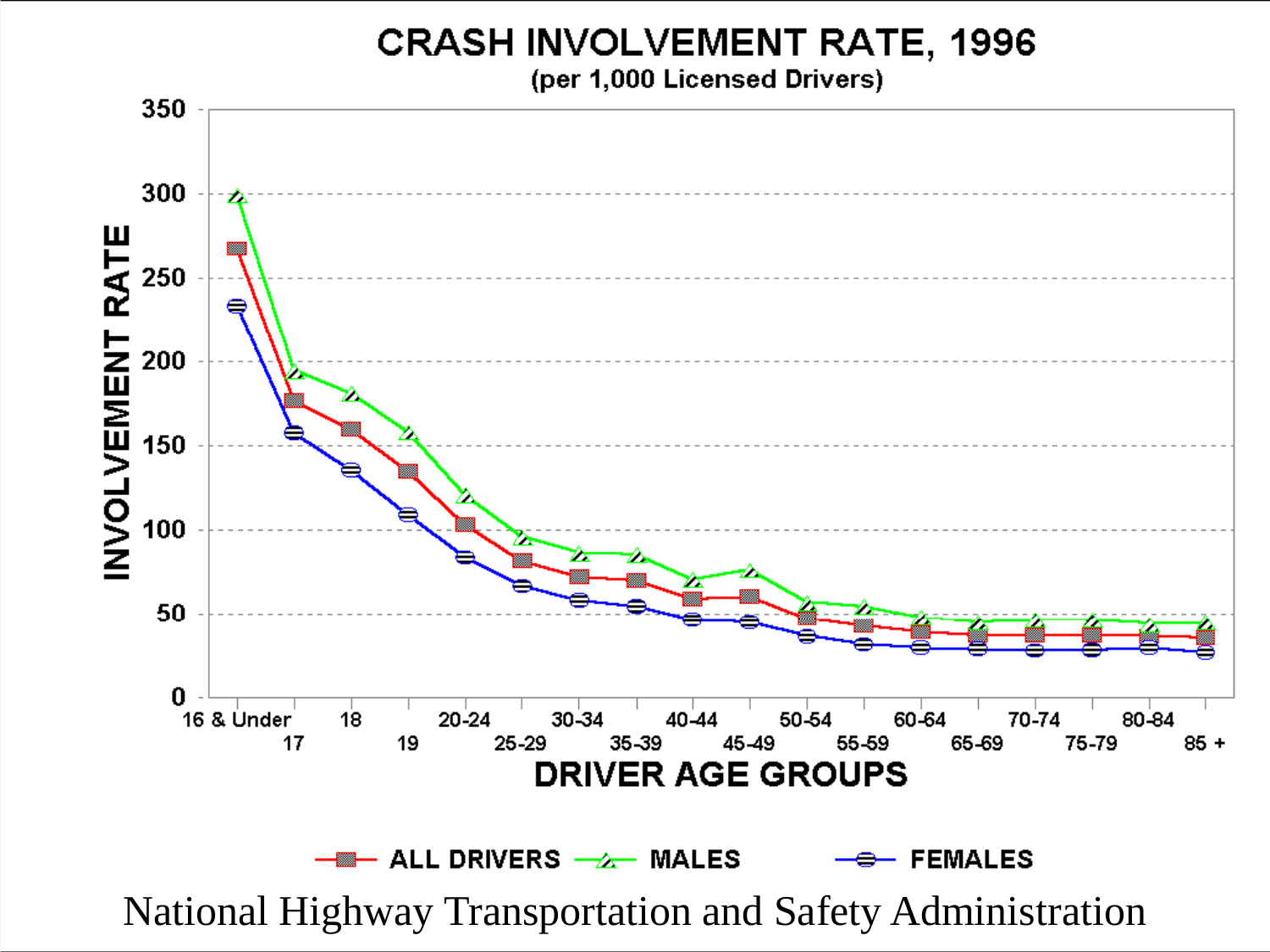### Why S.T.O.P.P.E.D. ?

- Develop an effective communication system between parents and law enforcement.
- Prevent death and injury to young drivers and other motorists by actively involving parents at the outset of their children's driving careers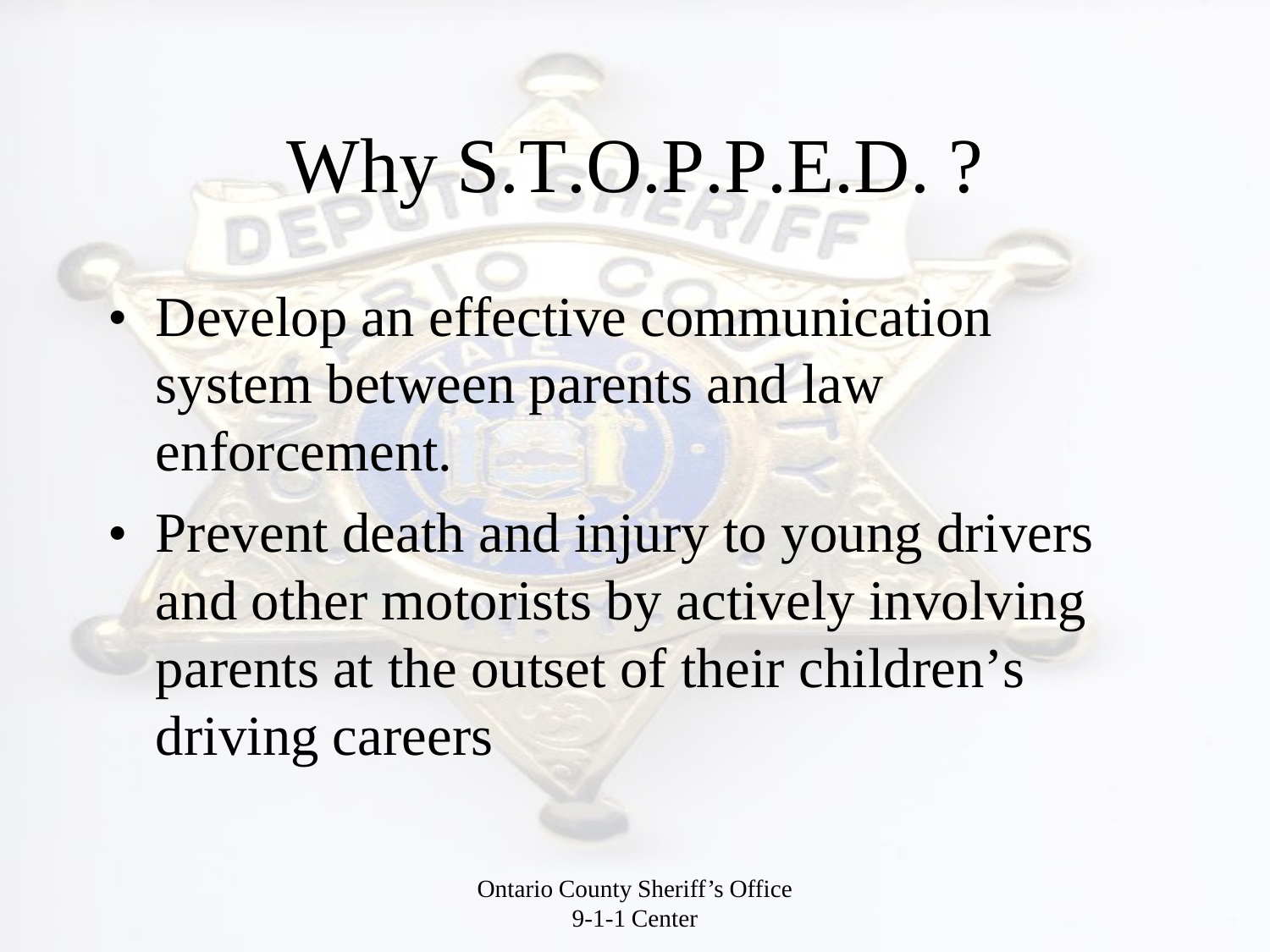#### Who is involved?

- **Parents** VOLUNTARILY register their vehicles,
- **Sheriff's Deputies** record the stop and, notification is made via mail to the parents
	- **Notification** includes
		- Time and location of stop
		- Driver's name and the # of passengers
		- Traffic tickets issued (if any)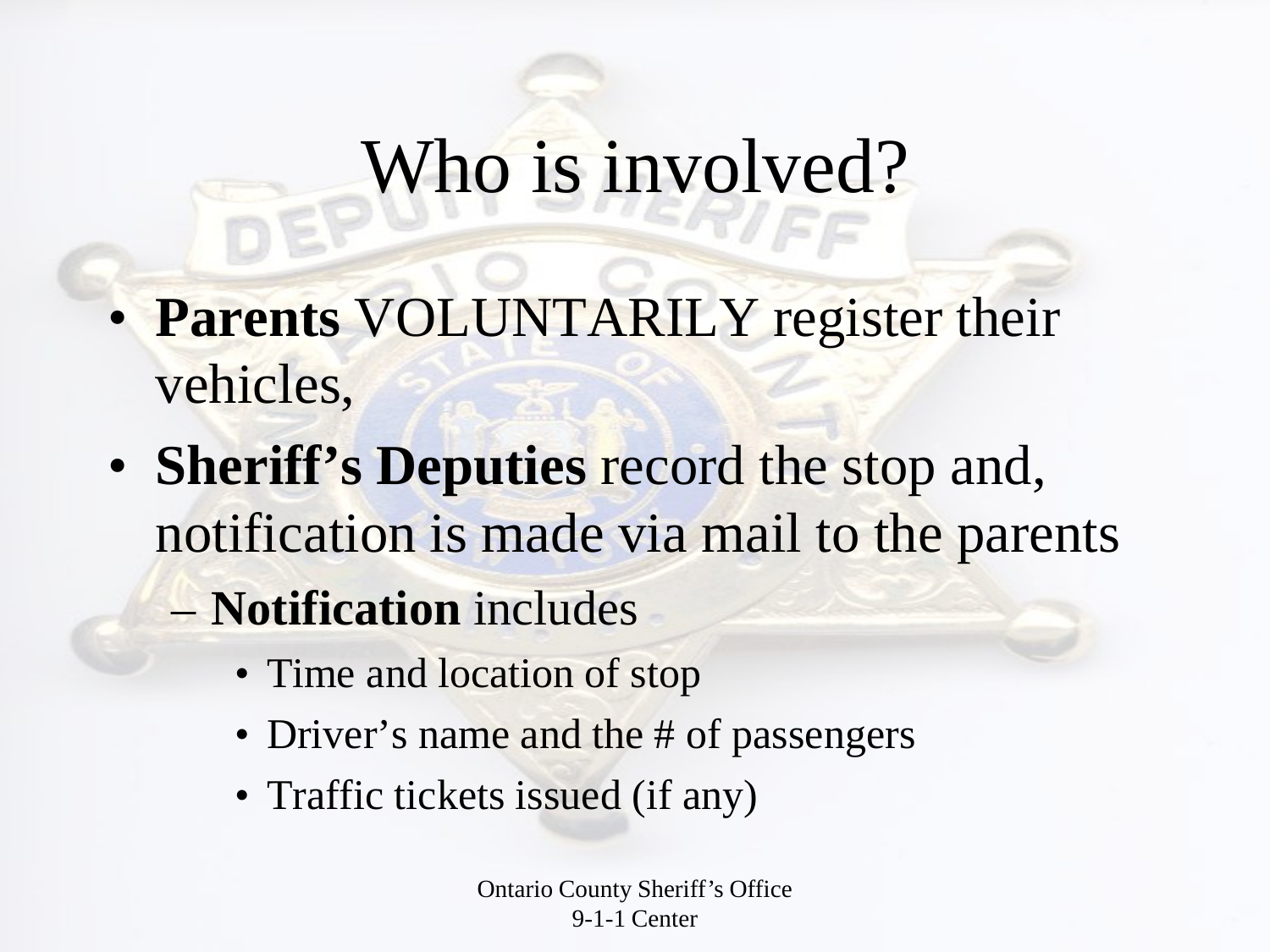#### How to register

- Call the Ontario County Sheriff's Office  $-1 - 800 - 394 - 4560$
- Fill out an application and submit by mail.
- Fill out the on-line application at www.co.ontario.ny.us/sheriff/stopped.pdf
	- Submit via e-mail or
	- Print the form and mail it in